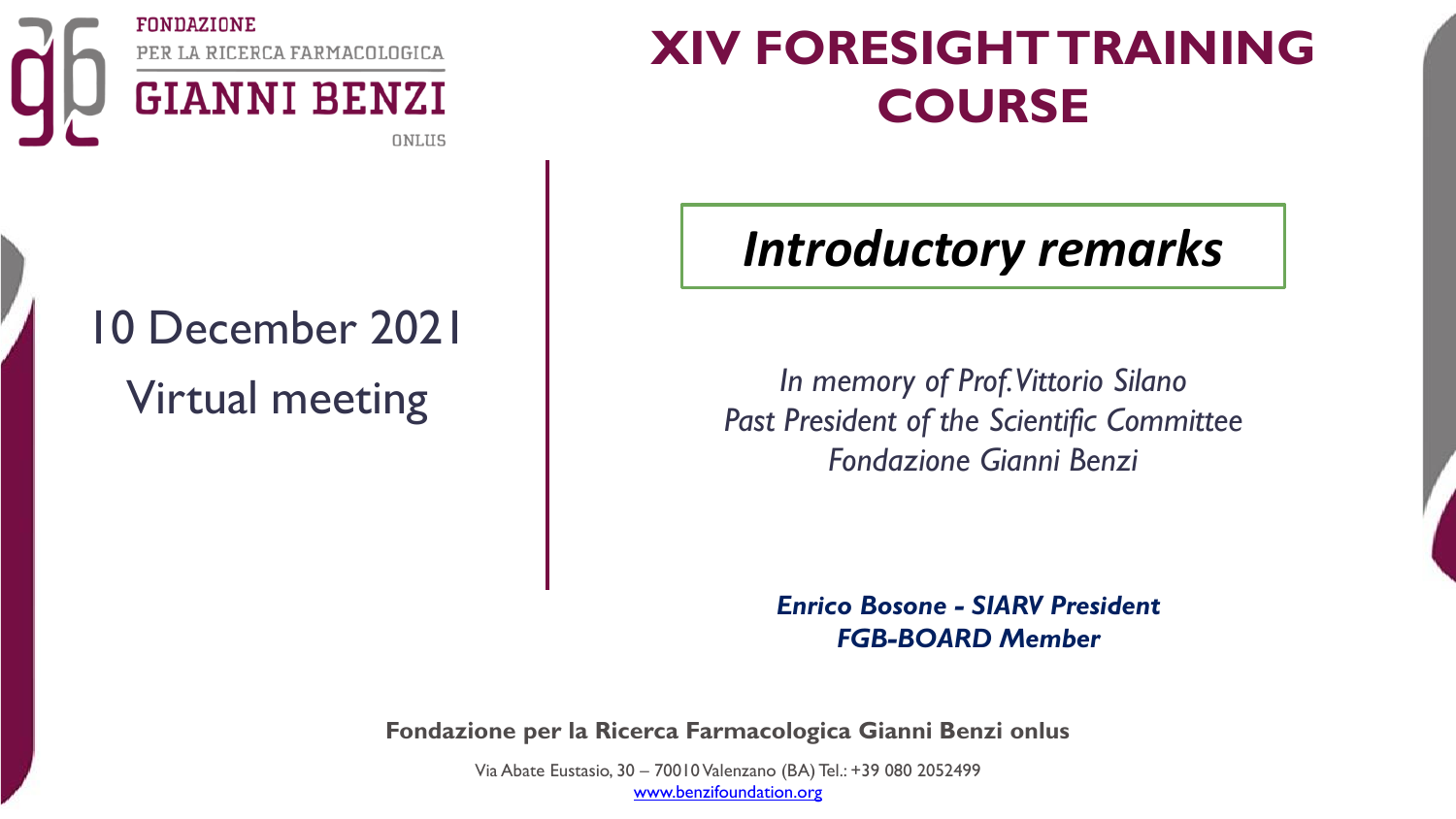



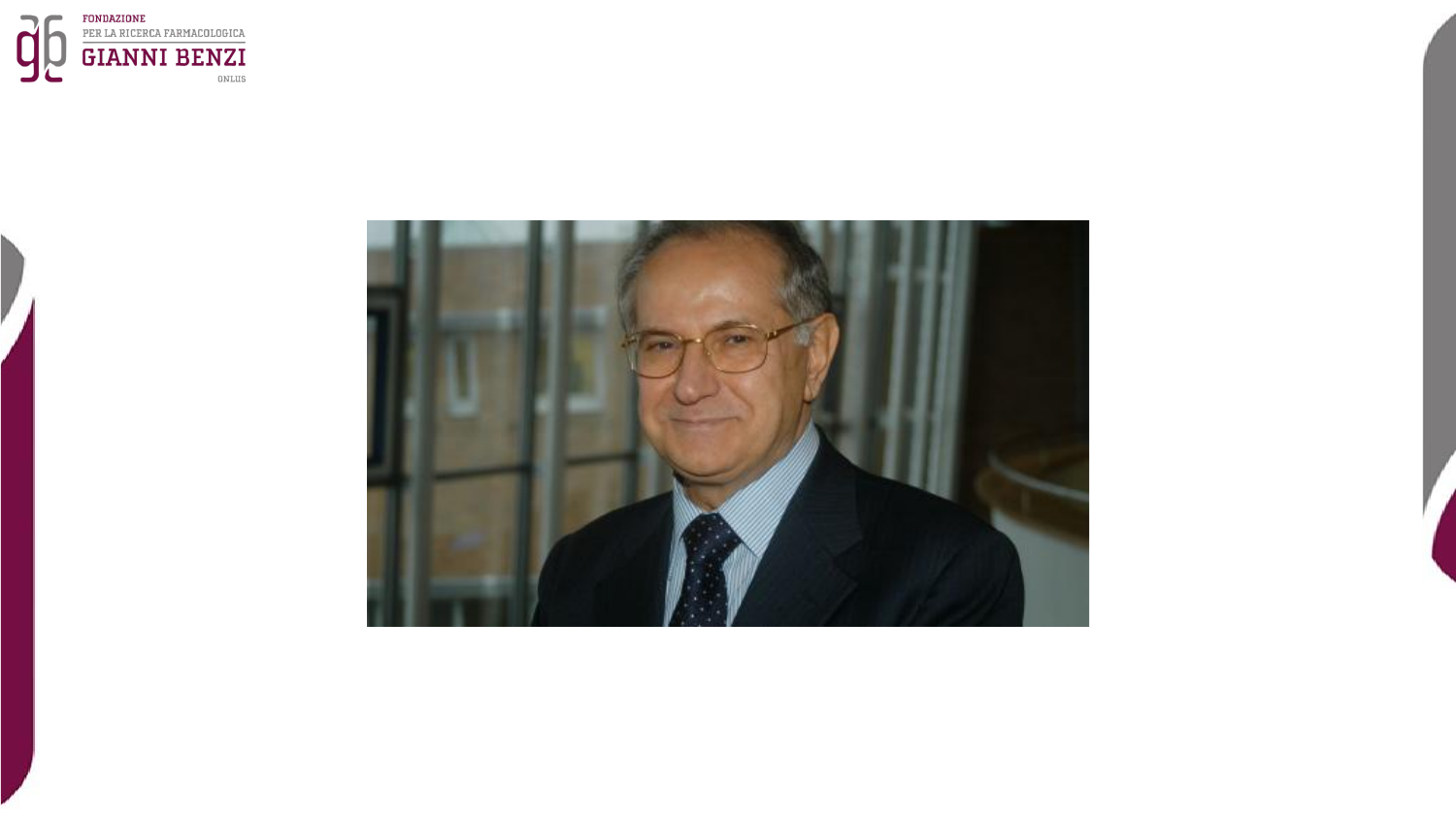

# **Health and Regulatory Science : a longterm Commitment**



- **Professor of health legislation**
- **Head of the Innovation Department of the Ministry of Health**
- **President of the Scientific Committee E.F.S.A. (European Food** Safety Agency)
- **President of the Council of the National Food Safety** Committee (EFSA)
- *President of Fondazione Gianni Benzi Scientific Committee*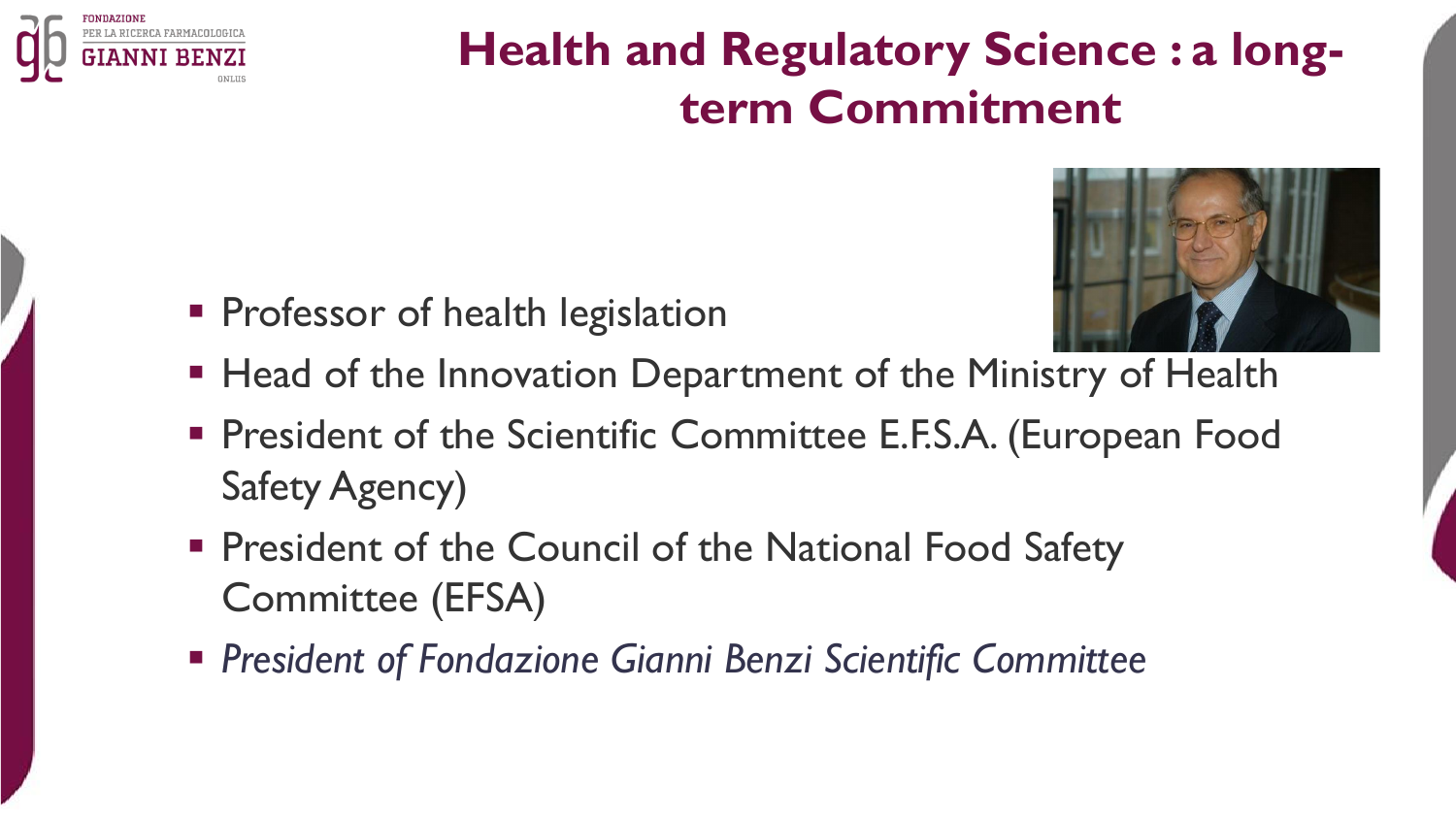

# **Vittorio Silano at EFSA**

- Vittorio Silano, one of EFSA's most longstanding and highly respected scientists, has died at the age of 80.
- Vittorio had been a stalwart of EFSA since its inception, having served as chairman of the Scientific Committee from 2003 until 2012, as member of the Panel on Contaminants in the Food Chain (CONTAM) until 2014, and since then, as chairman of the Panel on Food Contact Materials, Enzymes and Processing Aids (CEF/CEP).
- Bernhard Url, EFSA's Executive Director, said: "The EFSA family has lost one of its founding fathers. It is no exaggeration to say that without Vittorio Silano, EFSA would not be the organisation it is today. Vittorio helped build EFSA almost from scratch and dedicated much of his professional life to ensuring that it endured and flourished.We will miss him terribly."
- Vittorio was known across EFSA not just as a passionate, hard-working scientist but as a kind, thoughtful man –  $\alpha$  real gentleman, as many often described him – who was generous with his time and happy to share his experience and knowledge with whoever needed or requested it. His balanced, calm approach to chairing meetings and debates was greatly admired.
- Vittorio leaves behind countless friends at EFSA who will miss both his gentle nature and sharp scientific mind. Our thoughts are with his family.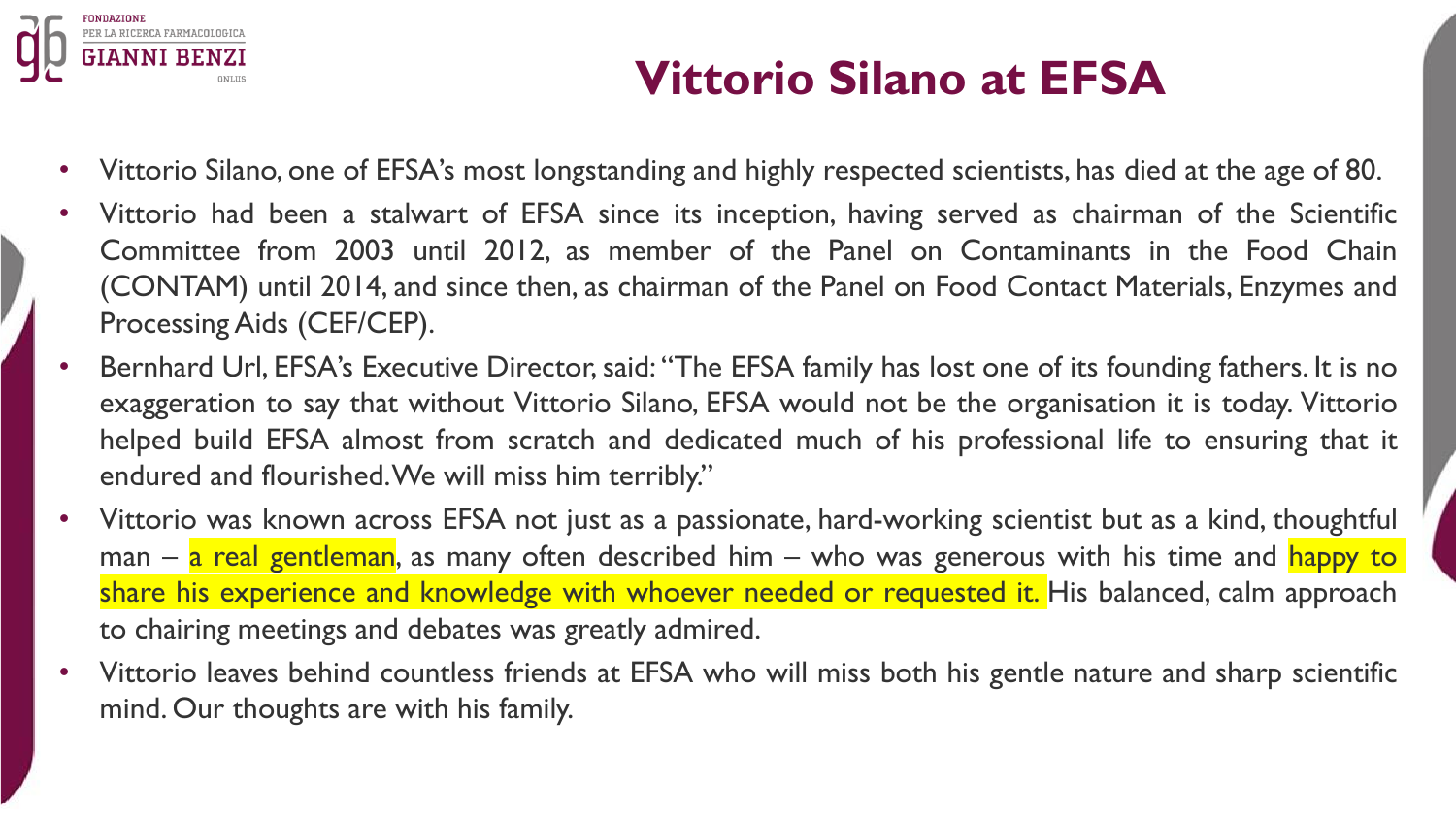

## **What is the Foundation?**

Fondazione per la Ricerca Farmacologica Gianni Benzi Onlus (FGB) is a registered "not-for-profit" Scientific Research Organisation, founded on 9 November, 2007 **[www.benzifoundation.org/](https://www.benzifoundation.org/)**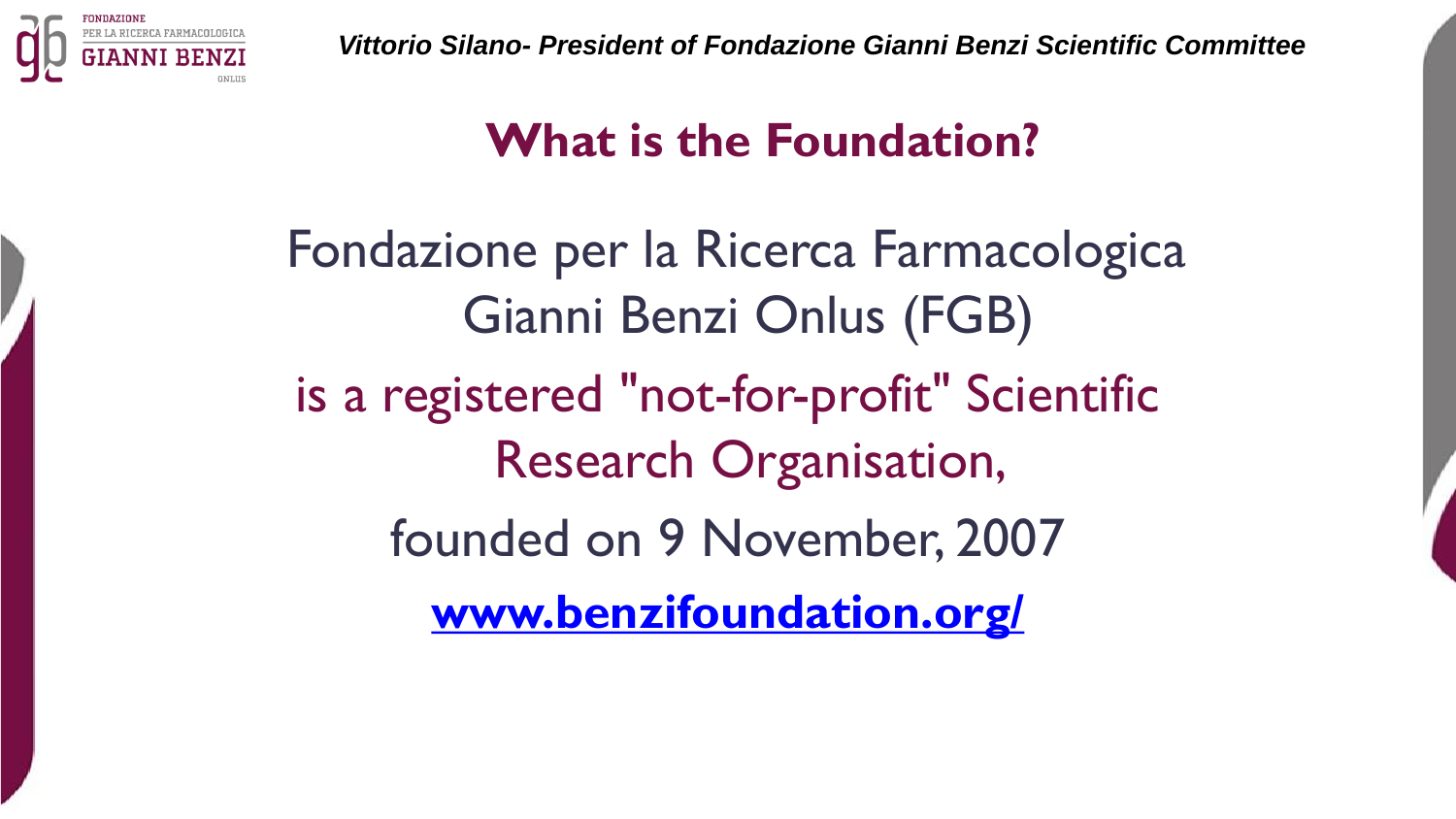

# **Regulatory aspects at European level**

### **Professor Gianni Benzi: a long-term Commitment in Europe**

- 1989-1994: expert appointed to European Parliament (EP)
- 1994-2006: member of the EMEA Board as representative of the EP
- 1997-2004: member of the Herbal Medicines Working Party (HMWP)
- 2000-2006: member of the Committee for Orphan Medicinal Products (COMP)

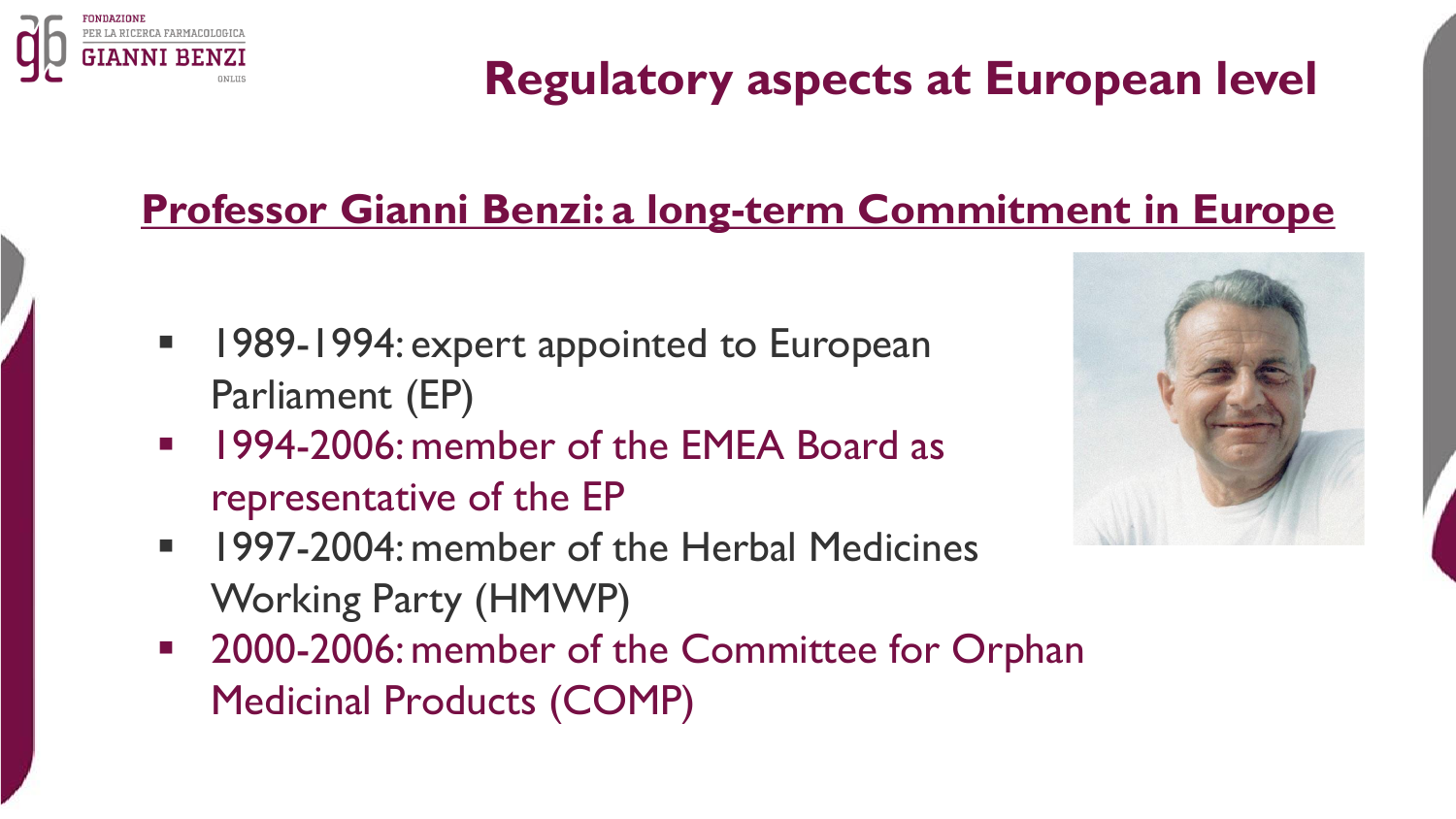

### **What does FGB do?**

**EuOrphan**

G

*FGB aims to promote research in biological, medical and pharmaceutical areas in support of the development of innovative and safe medicines in Europe*



*FGB has an active role in research and drug development in areas with specific therapeutic needs, including children and patients affected by rare diseases*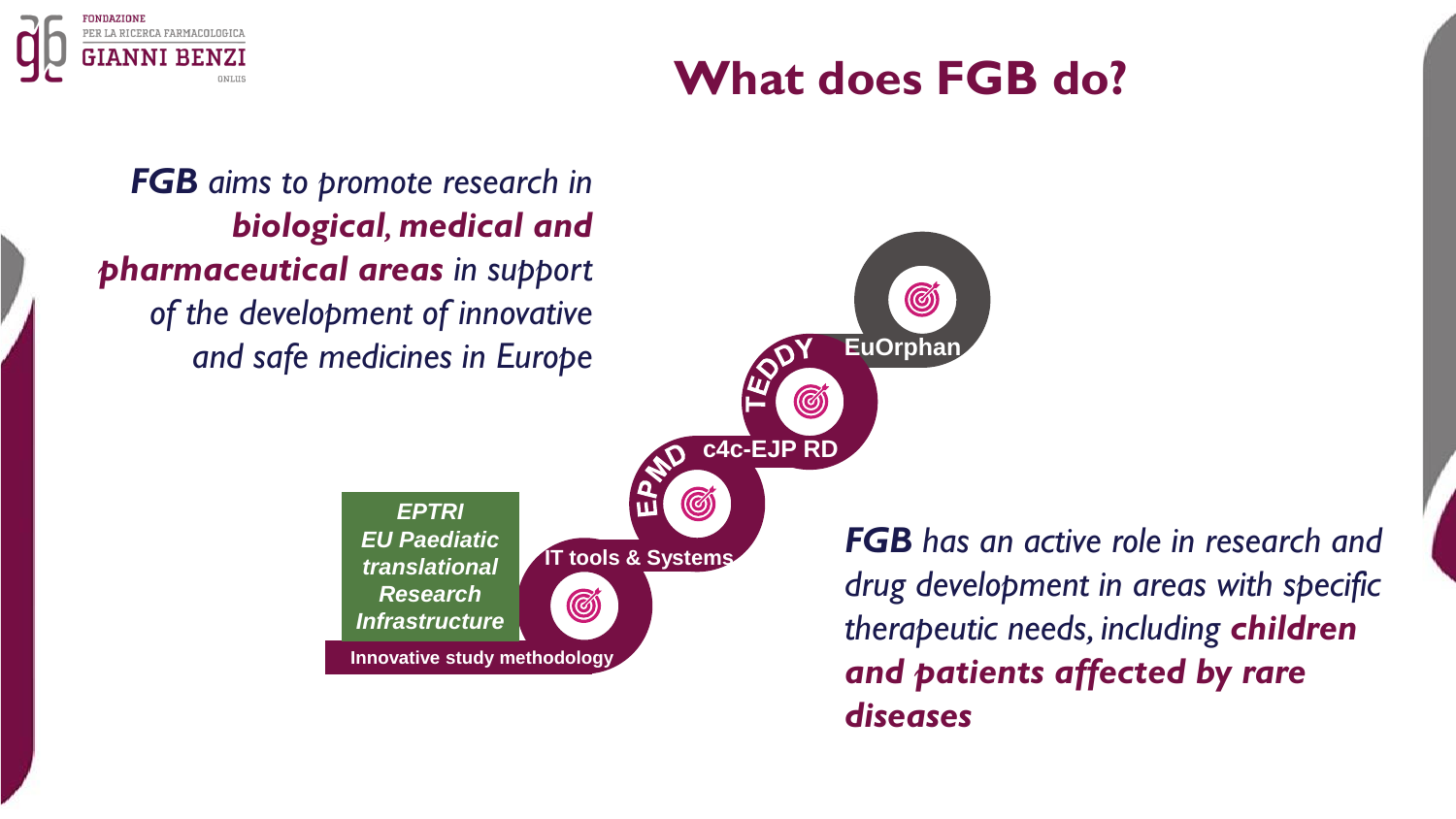

# **Regulatory aspects at European level**

## **Foresight Training Courses:**

- Multidisciplinary contents integrating scientific and legal aspects
- International Expertise and EMA executive officers
- Comparison among different Member States regulatory frameworks and procedures
- Addressing emerging issues in the European Regulatory context

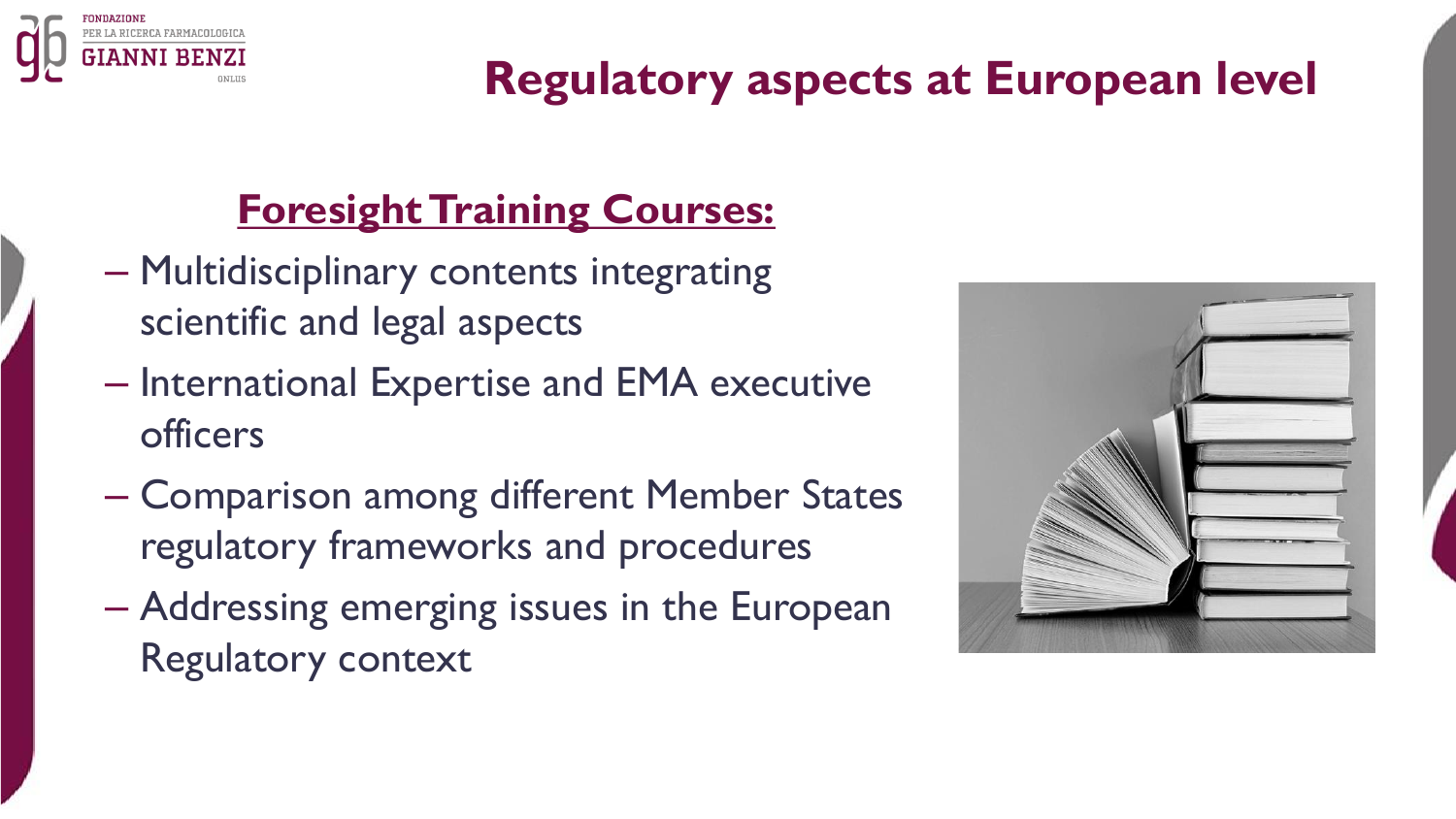## **Regulatory Science & Knowledge Translation**



**FONDAZIONE** 

PER LA RICERCA FARMACOLOGICA GIANNI BENZI

ONLUS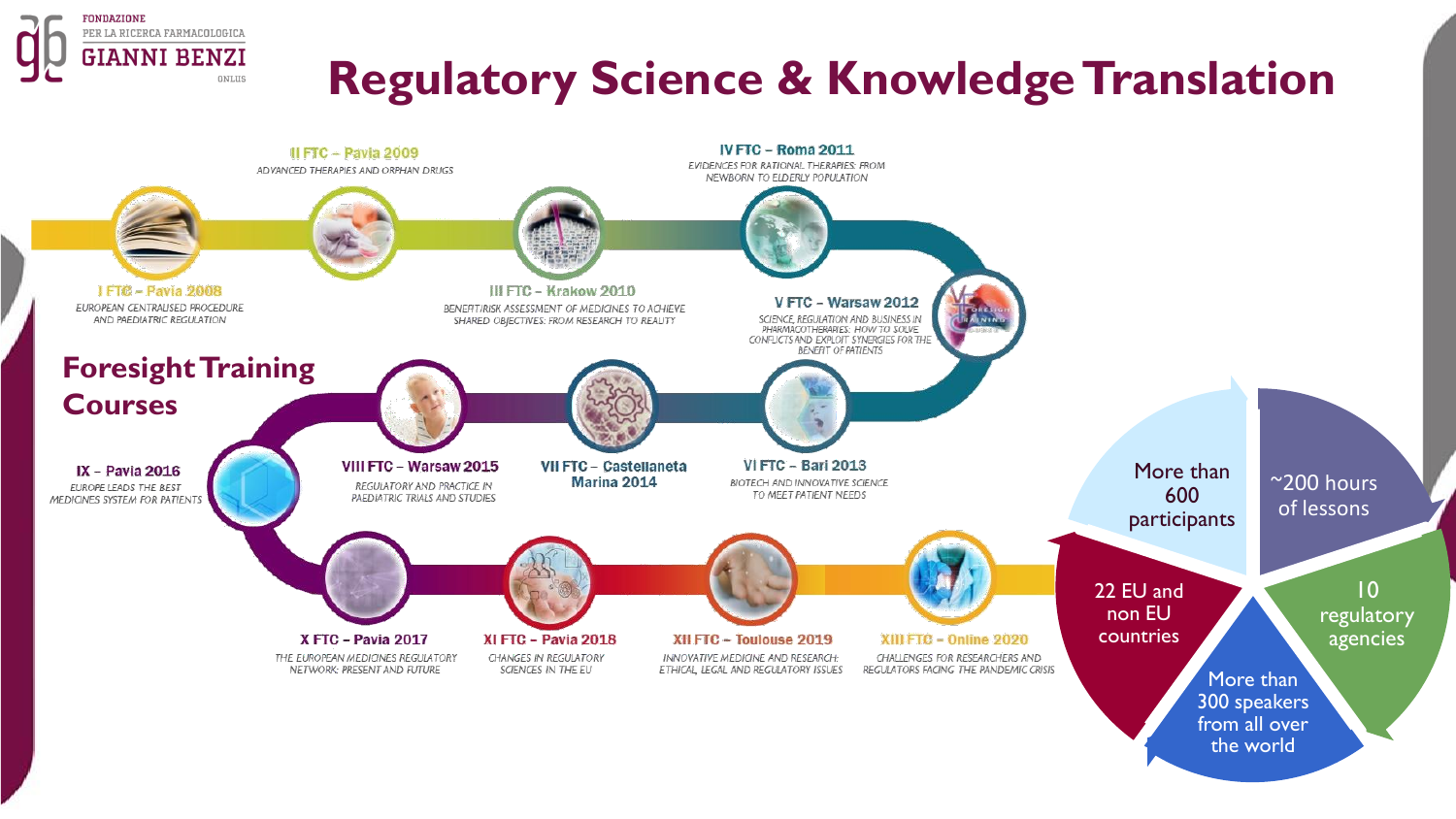

#### **1 ST FORESIGHT TRAINING COURSE**

#### *EUROPEAN CENTRALISED PROCEDURE AND PAEDIATRIC REGULATION*

#### *Pavia, 2-4 September, 2008 Fondazione Salvatore Maugeri Via Maugeri, 4 – Pavia (Italy)*

#### **Course Directors**

Enrico Bosone *SIAR representative in the Gianni Benzi Foundation Board Regulatory Affairs and Compliance Director, Celgene-Italy* Mariana Catapano Head of Regulatory Affairs, CVBF

#### **Scientific Committee**

Vittorio Silano *President of Scientific Committee Fondazione 'Gianni Benzi'* Paola Baiardi *Director, Consorzio per Valutazioni Biologiche e Farmacologiche* Walter Bianchi *President , Società Italiana Attività Regolatorie (SIAR)*  Mario Cazzola Pro-Chancellor University of Pavia, CVBF President Diana Conte Camerino Professor of Pharmacology, University of Bari Cesare Fieschi *Professor of Neurology , University La Sapienza di Roma* Eugenio Muller *Professor of Pharmacology, University of Milan* Marcello Tonini *Director Master in "Regulatory Sciences - Gianni Benzi", University of Pavia*